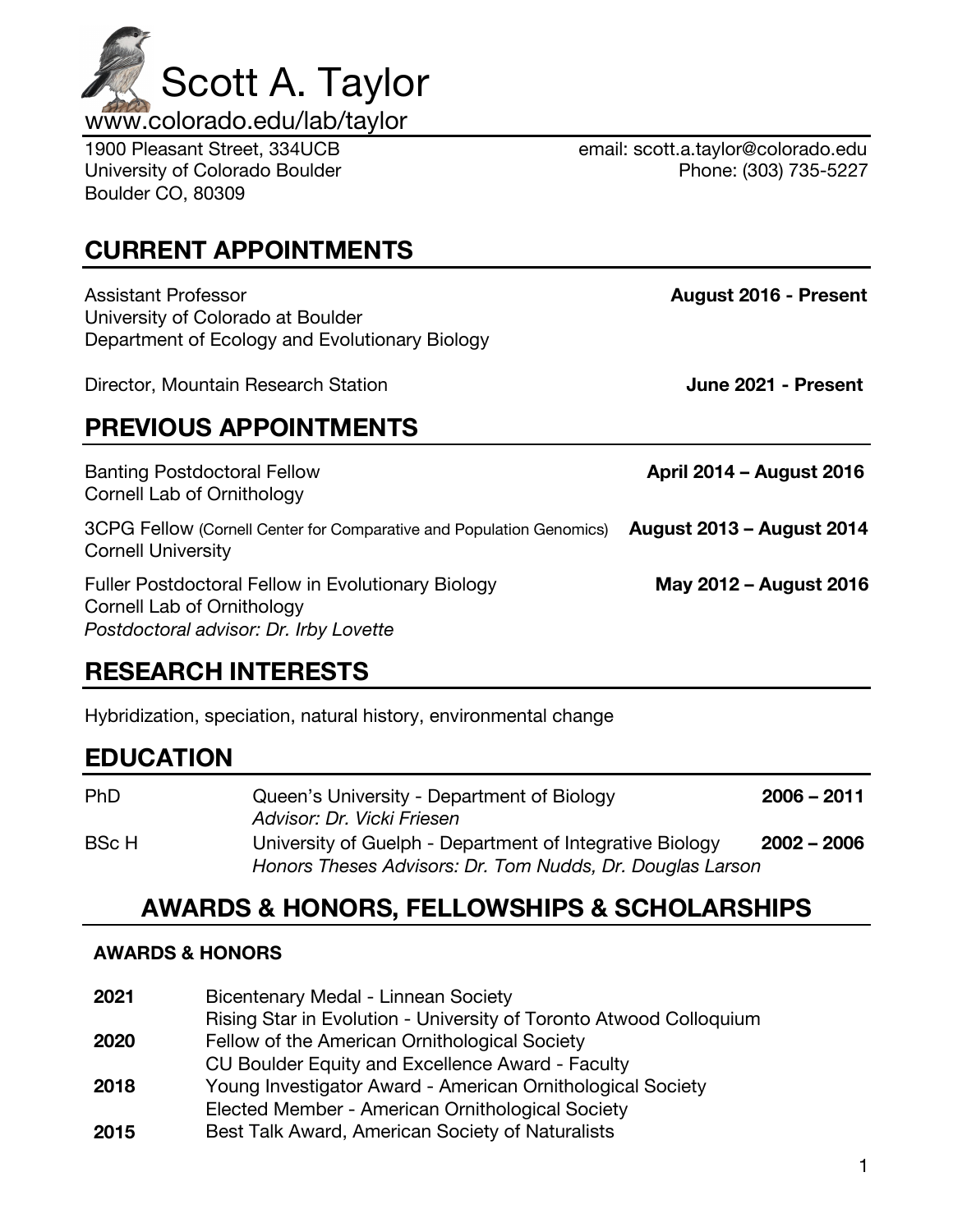- **2008** Tri-Council Recipient Recognition Award
- **2007** Best Poster The Waterbird Society
- Best TA Award Queen's University Department of Biology
- **2004** Tony Anthony Award University of Guelph

#### **AWARDED TO STUDENTS and POSTDOCS**

- **2021** Kathryn Grabenstein: American Ornithological Society Council Award for best oral presentation
- **2020** Sheela Turbek: American Society of Naturalists Ed Ricketts Student Presentation Award

Sheela Turbek: American Ornithological Society Mark E. Hauber Award for best oral presentation on avian behavior

#### **FELLOWSHIPS & SCHOLARSHIPS**

**2010-2011** Ontario Graduate Scholarship **2008-2010** NSERC/CRSNG – PGS-D Ontario Graduate Scholarship (declined) **2007-2008** NSERC/CRSNG - PGS-M Ontario Graduate Scholarship (declined) **2006-2007** NSERC/CRSNG - PGS-M Ontario Graduate Scholarship (declined) **2006** Bob McCann Memorial Scholarship **2005** University of Guelph Dean's Scholarship **2004** Ontario Parks Partners Bursary Friends of Rondeau Bursary University of Guelph Dean's Scholarship **2002** Entrance Scholarship **AWARDED TO STUDENTS and POSTDOCS 2021** Maria Stager: Postdoctoral Research Fellowship in Biology (PRFB) National Science Foundation Angela Theodosopoulos: EBIO Dissertation Completion Fellowship Angela Theodosopoulos: Center for the Study of Origins Fellowship Erik Funk: EBIO Dissertation Completion Fellowship Angela Theodosopoulos: NWT LTER Summer Fellowship **2020** Tyler Chafin: Postdoctoral Research Fellowship in Biology (PRFB) National Science Foundation Angela Theodosopoulos: EBIO One Semester Fellowship Sheela Turbek: University of Colorado EBIO Summer Fellowship Bernice Udick Graduate School Dissertation Completion Fellowship Mia Larrieu: Graduate Research Program Fellowship (GRFP) National Science Foundation Angela Theodosopoulos: NWT LTER Summer Fellowship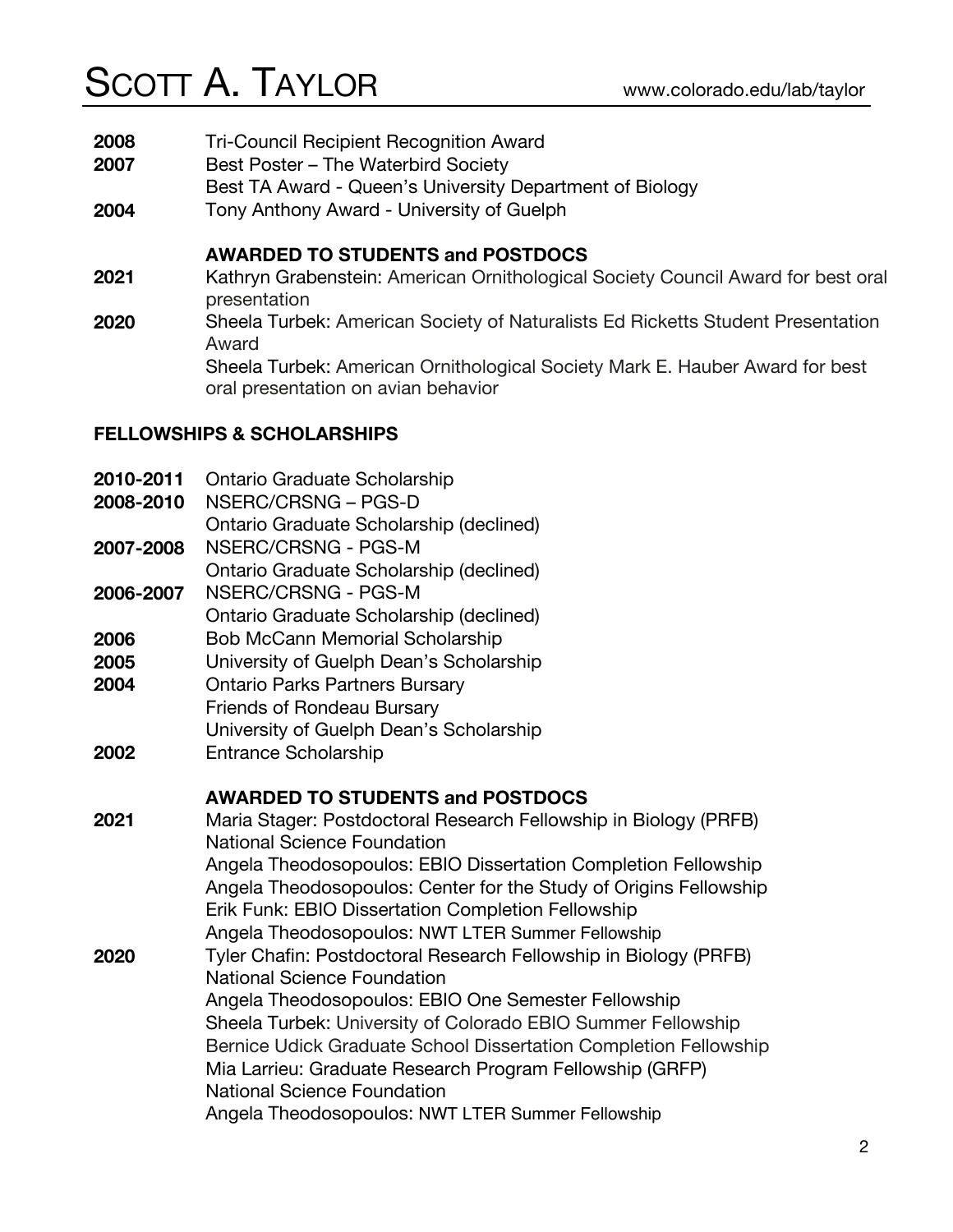|      | Kathryn Grabenstein: Figueroa Family Fellowship, Graduate School, University of |
|------|---------------------------------------------------------------------------------|
|      | Colorado, Boulder                                                               |
|      | Erik Funk: University of Colorado Summer Fellowship                             |
| 2019 | Angela Theodosopoulos: NWT LTER Summer Fellowship                               |
| 2018 | Angela Theodosopoulos: Graduate Research Program Fellowship (GRFP)              |
|      | National Science Foundation, Honorable Mention                                  |
| 2017 | Kathryn Grabenstein: Graduate Research Program Fellowship (GRFP)                |
|      | <b>National Science Foundation</b>                                              |

### **REFEREED PUBLICATIONS** (Jan 5 2022: H-index 22; i10-index 36; 1989 citations)

28 published since joining CU Boulder, 54 total.

Author was an \*undergraduate, \*\*graduate, or +postdoc advisee; <sup>=</sup>equal contribution

- 2021 54)  $*$ FBranch C,  $*$ Semenov G,  $*$ Wagner DN,  $*$ Sonnenberg B,  $*$ Pietra A, Bridge E,  $*$ FRANGE SA,  $*$ FRANGE USA,  $*$ FRANGE USA, The genetic besis of spatial escriptive variation in Taylor SA, <sup>=</sup>Pravosudov V. The genetic basis of spatial cognitive variation in a food-caching bird. *Current Biology.* https://doi.org/10.1016/j.cub.2021.10.036
	- 53) \*\*Funk ER, Mason NA, Pálsson S, Albrecht T, Johnson J, **Taylor SA**. *Accepted*. A supergene underlies linked variation in color and morphology in a Holarctic songbird. *Nature Communications* 12, Article number: 6833
	- 52) \*\*Minor NR, \*\*Dougherty PJ, **Taylor SA**, Carling M. Estimating hybridization in the wild using community science data: a path forward. *Accepted*. *Evolution*
	- 51) \*\*Turbek SP, + Semenov G, Enbody ED, Campagna L, **Taylor SA**. *Accepted*. Variable signatures of selection despite conserved recombination landscapes early in speciation. *Journal of Heredity*. *Editor's choice*.
	- 50) \*\*Theodosopoulos AN, \*\*Grabenstein KC, Bensch S, **Taylor SA**. A highly invasive malaria parasite has expanded its range to non-migratory birds in Western North America. *Biology Letters.* 17: 20210271. https://doi.org/10.1098/rsbl.2021.0271
	- 49) Toews DPL, Bai MD, Kramer GR, Lovette IJ, Streby H, **Taylor SA**. Extensive historical and contemporary hybridization suggests pre-mating isolation in *Vermivora* warblers is not strong: a reply to Confer et al. *Ecology and Evolution*. 11: 10720–10723. DOI: 10.1002/ece3.7327
	- 48) \*Feldmann KB, \*\*Grabenstein KC, **Taylor SA**. Achromatic plumage variation between and within hybridizing black-capped and mountain chickadees. *Journal of Field Ornithology*. 92: 184-202.
	- 47) \*\*Turbek SP, Brown M, Di Giacomo AS, Kopuchian C, Hochachka WM, Estalles C, Lijtmaer DA, Tubaro PL, Silveira LF, Lovette IJ, Safran RJ, **Taylor SA**, Campagna L. Rapid speciation via the evolution of pre-mating isolation in the Iberá Seedeater. *Science*. 371, eabc0256
	- 46) <sup>+</sup> Semenov G, + Linck E, Enbody ED, Harris RB, Khaydarov DR, Alström P, Andersson L, **Taylor SA**. Recent hybridization and asymmetric introgression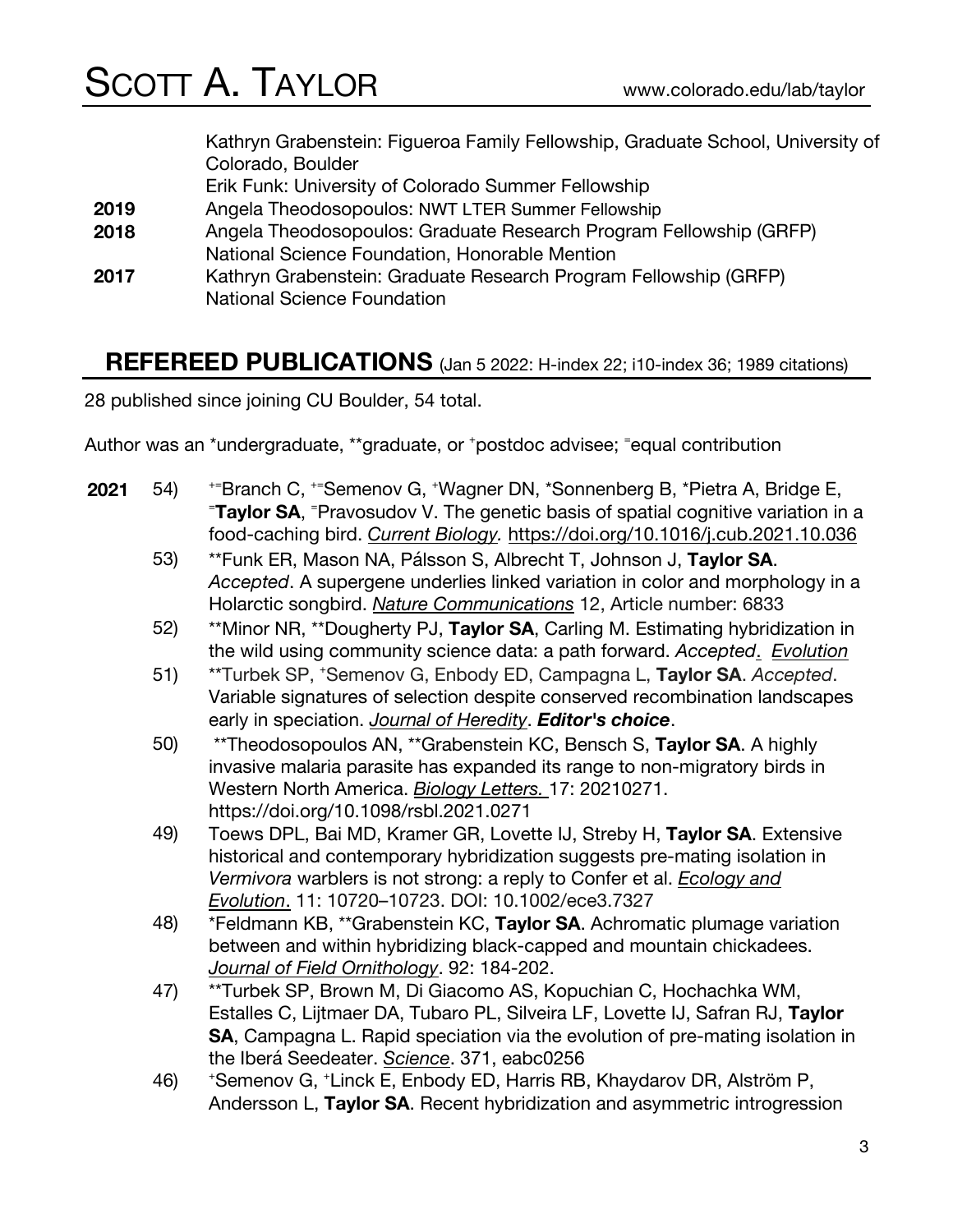reveal the genetic architecture of a plumage trait. *Nature Communications.* 12: 1019. https://doi.org/10.1038/s41467-021-21340-y

- 45) \*Beam JK, \*\*Funk ER, **Taylor SA**. Genomic and acoustic differences separate Lilian's Meadowlark from Easter and Western Meadowlarks. *Ornithology.* 138: 1-13. DOI: 10.1093/ornithology/ukab004
- **2020** 44) \*\*Funk ER, Spellman GM, Winker K, Withrow JJ, Ruegg KC, Zavaleta E, **Taylor SA**. *Accepted*. Phylogenomic data reveal widespread introgression across the range of an arctic and alpine specialist. *Systematic Biology*. 70: 527-541. https://doi.org/10.1093/sysbio/syaa071
	- 43) Feng S, Stiller J, Deng Y...**Taylor SA**...Jarvis ED, Paten B, Zhang G. (141 authors total). Dense sampling of bird diversity increases power of comparative genomics. *Nature.* 587**:** 252-257.
	- 42) Nelson SL, **Taylor SA**, Reuter JD. An isolated white-tailed deer (*Odocoileus virginianus*) population on St. John, US Virgin Islands shows low inbreeding and comparable heterozygosity to other larger populations. *Ecology and Evolution*. 11:2775–2781. DOI: 10.1002/ece3.7230
	- 41) Stewart KA, **Taylor SA**. Leveraging eDNA to expand the study of hybrid zones. *Molecular Ecology*. 00: 1– 9. https://doi.org/10.1111/mec.15514
	- 40) Baiz MD, Kramer GR, Streby HM, **Taylor SA**, Lovette IJ, Toews DPL. Genomic and plumage variation in *Vermivora* hybrids. *The Auk: Ornithological Advances.* ukaa027, https://doi.org/10.1093/auk/ukaa027
	- 39) <sup>+</sup> Wagner DN, Curry RL, Chen N, Lovette IJ, **Taylor SA**. Genomic regions underlying metabolic and neuronal signaling pathways are temporally consistent outliers in a moving avian hybrid zone. *Evolution.* 74: 1498-1513
- **2019** 38) Larson EL, Tinghitella RM, **Taylor SA**. Insect hybridization and climate change. *Frontiers in Ecology and Evolution*. 7: 348. doi: 10.3389/fevo.2019.00348
	- 37) \*\*Funk ER, **Taylor SA**. High-throughput sequencing is revealing genetic associations with avian plumage color. *The Auk: Ornithological Advances.* 136: 1-7. DOI: 10.1093/auk/ukz048 *Editor's choice*.
	- 36) Toews DPL, **Taylor SA**, Streby H, Kramer G, Lovette IJ. Selection on *VPS13A* linked to long-distance migratory behavior in a songbird. *Proceedings of the National Academy of Sciences.* 116: 18272–18274. www.pnas.org/cgi/doi/10.1073/pnas.1909186116
	- 35) **Taylor SA**, Larson EL. Insights from genomes into the evolutionary importance and prevalence of hybridization in nature. *Nature Ecology and Evolution*. 3: 170-177.
	- 34) Kim K-W, Jackson BC, Zhang H, Toews DPL, **Taylor SA**, Greig EI, Lovette IJ, Liu MM, Davison A, Griffith SC, Zeng K, Burke T. Genetics and evidence for balancing selection of a sex-linked colour polymorphism in a songbird. *Nature Communications*. 10:1852, https://doi.org/10.1038/s41467-019-09806-6
- **2018** 33) Toews DPL, Streby HM, Burket L, **Taylor SA**. A wood-warbler produced through both interspecific and intergeneric hybridization. *Biology Letters*. 14: http://doi.org/10.1098/rsbl.2018.0557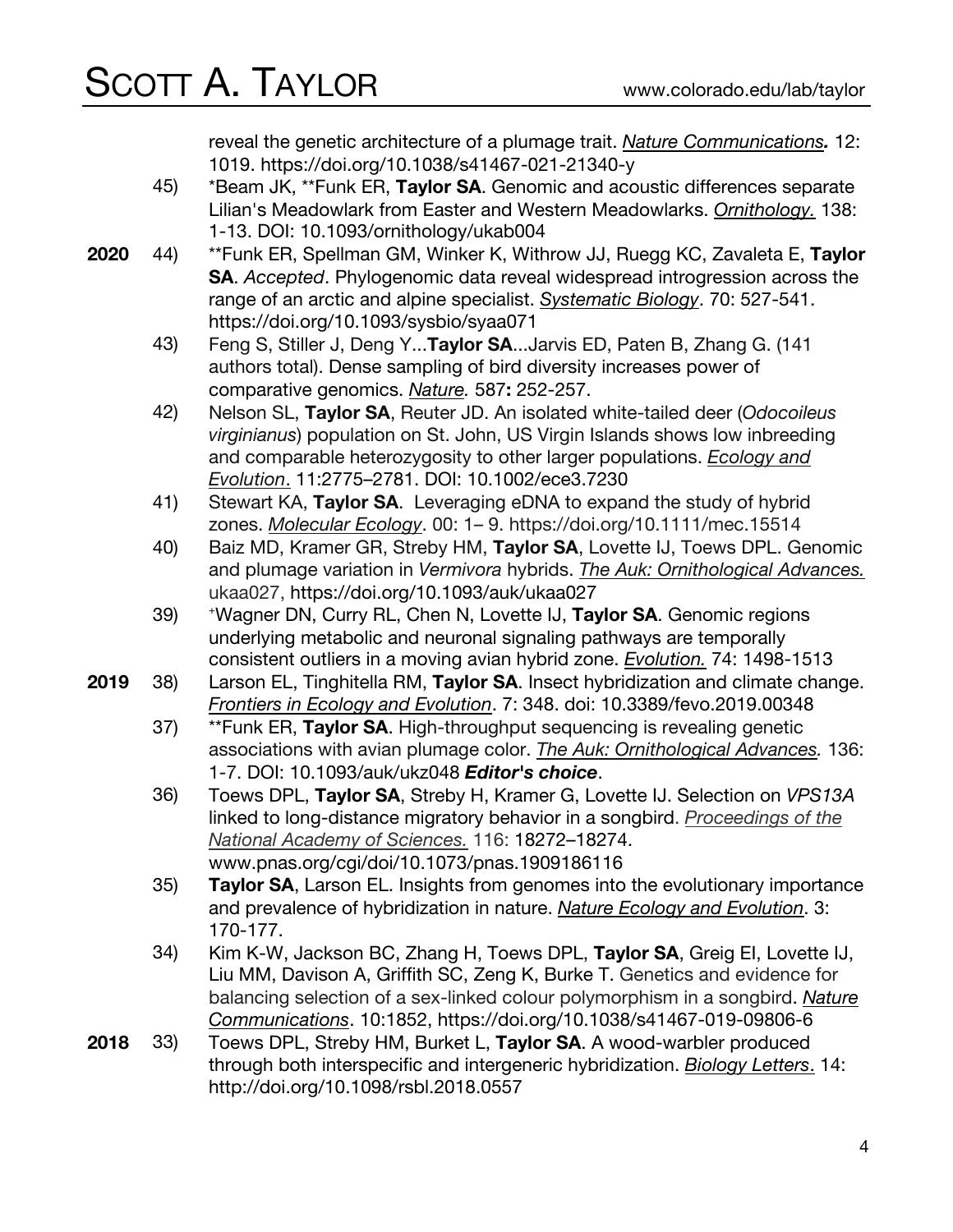- $32)$ \*\*<sup>-</sup>Hansen AN, <sup>+-</sup>Hund AK, Taylor SA. Parasites and host species barriers in animal hybrid zones. *Trends in Ecology and Evolution*. 34: 19-30.
- 31) \*\*Grabenstein K, **Taylor SA**. Breaking barriers: the causes, consequences, and experimental utility of human-mediated hybridization. *Trends in Ecology and Evolution.* 33: 198-212.
- 30) **Taylor SA**, \*Jenkins M, \*Manghani M, Birt T, Anderson DJ, Jiménez-Uzcátegui G, Friesen VL. Genetic distinctiveness of brown pelicans (*Pelecanus occidentalis*) from the Galápagos Islands compared to continental North America**.** *Conservation Genetics.* 19: 629-636.
- **2017** 29) Toews DPL, \*\*Hofmeister NR, **Taylor SA**. The evolution and genetics of carotenoid processing in animals. *Trends in Genetics.* 33: 171-182.
	- 28) McQuillan MA, Huynh AV, **Taylor SA**, Rice AM. Development of 10 novel SNP-RFLP markers for quick genotyping within the black-capped (*Poecile atricapillus*) and Carolina (*P. carolinensis*) chickadee hybrid zone. *Conservation Genetic Resources*. 9: 261-264. DOI 10.1007/s12686-016-0667-z
- **2016** 27) Toews DPL, <sup>=</sup> **Taylor SA**, Vallender R, Brelsford A, Butcher BG, Messer PW, Lovette IJ. Plumage genes and little else distinguish the genomes of hybridizing warblers. *Current Biology.* 26: 2313-2318.

*Research highlighted in Scordato L and Safran R. Current Biology 26: R1155-R1157.*

- 26) Kaiser SA, **Taylor SA**, Chen N, Sillett TS, Bondra ER, Webster MS. A comparative assessment of SNP and microsatellite markers for assigning parentage in a socially monogamous bird. *Molecular Ecology Resources.* doi:10.1111/1755-0998.12589.
- 25) Weber MG, Porturas LD, **Taylor SA**. Foliar nectar enhances plant-mite mutualisms: The effect of leaf sugar on the control of powdery mildew by domatia-inhabiting mites. *Annals of Botany*. 118: 459-466. doi:10.1093/aob/mcw118.
- **2015** 24) Toews DPL, = Campagna L, = **Taylor SA**, Balakrishnan CN, Baldassarre DT, Deane-Coe PE, Harvey MG, Hooper DM, Irwin DE, Judy CD, Mason NA, McCormack JE, McCracken KG, Oliveros CH, Safran RJ, Scordato E, Stryjewski KF, Tigano A, Uy AJ, Winger, B. Genomic approaches to understanding population divergence and speciation in birds. *The Auk: Ornithological Advances.* 133: 13-30*.* http://dx.doi.org/10.1642/AUK-15-51.1
	- 23) **Taylor SA**, Larson EL, Harrison RG. Hybrid Zones: Windows on Climate Change. *Trends in Ecology and Evolution* 30: 398-406. DOI: j.tree.2015.04.010
	- 22) \*\*Mason NA, **Taylor SA**. Differentially expressed genes match morphology and plumage despite largely homogenous genomes in a Holarctic songbird. *Molecular Ecology* 24**:** 3009-3025. doi: 10.1111/mec.13140.

*Research highlighted in: Lifjeld JT. Molecular Ecology 24: 2901-2903; Vignieri S. Science 348: 300*.

**2014** 21) **Taylor SA**, Curry RL, White TA, Ferretti V, Lovette I. Spatiotemporally consistent genomic signatures of reproductive isolation in a moving hybrid zone. *Evolution* 68: 3066-3081.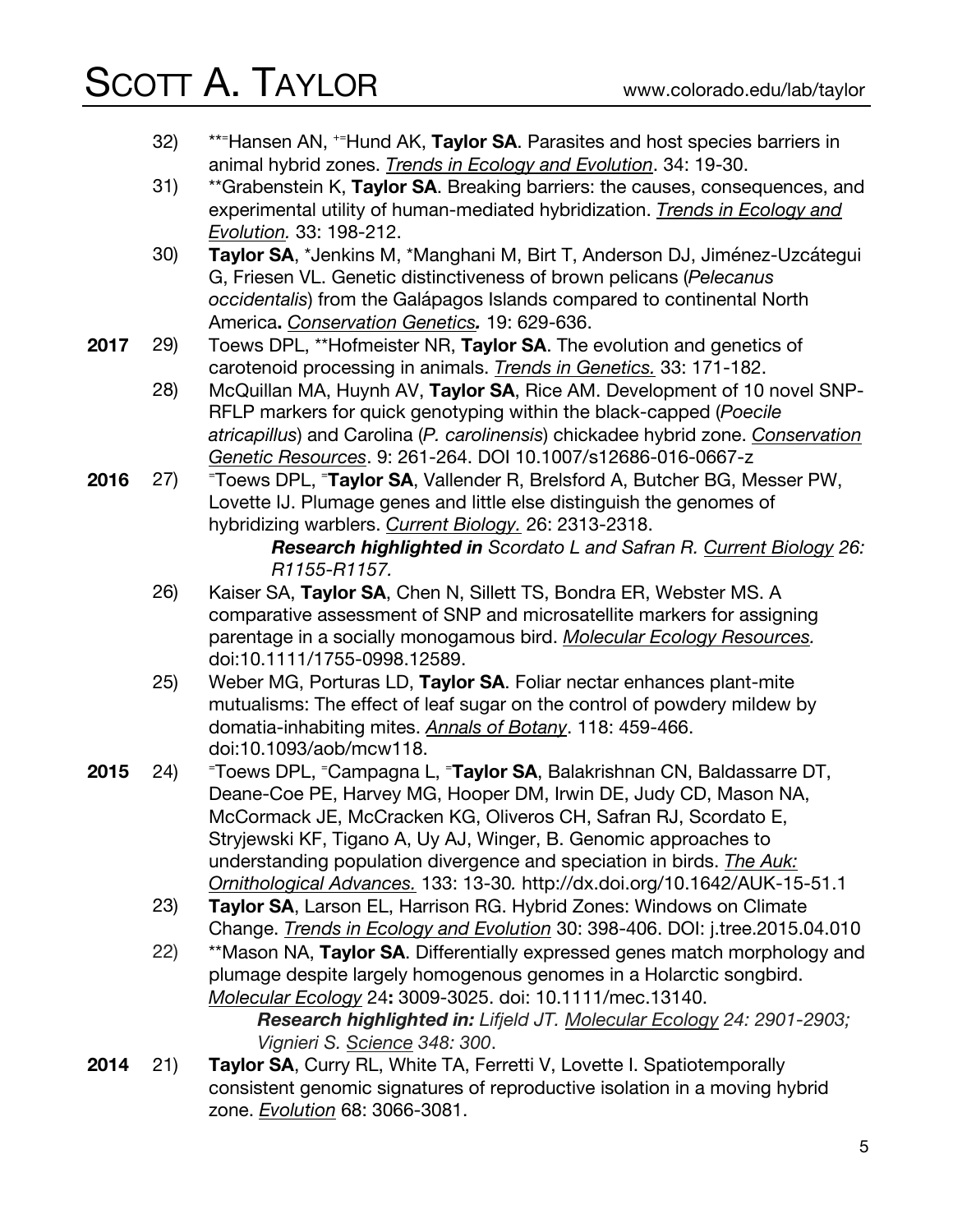- 20) **Taylor SA**, White TA, Hochachka WM, Ferretti V, Curry RL, Lovette I. Climate-Mediated Movement of an Avian Hybrid Zone. *Current Biology* 24: 671-676. *Research highlighted in Harr B, Price T. Current Biology 24: 230-232.*
- 19) Burg T, **Taylor SA**, \*Lemmen K, Gaston AJ, Friesen VL. Postglacial population differentiation potentially facilitated by a flexible migratory strategy in the golden-crowned kinglet (*Regulus satrapa*). *Canadian Journal of Zoology* 92: 163-172.
- 18) \*Boutilier S, **Taylor SA**, Morris-Pocock JA, Lavoie R, Friesen VL. Population genetic differentiation of the Caspian tern (*Hydroprogne caspia*) in North America. *Conservation Genetics* 15: 275-281.
- **2013** 17) **Taylor SA**, Morris-Pocock JA, Tershy BR, Castillo-Guerrero JA, Friesen, VL. Genetic evidence for hybridization between brown (*Sula leucogaster*) and bluefooted (*S. nebouxii*) boobies in the Gulf of Mexico**.** *Marine Ornithology* 41: 113-119.
	- 16) **Taylor SA**, Anderson DJ, Friesen VL. Evidence for asymmetrical gene flow of nuclear loci, but not mitochondrial loci, between a seabird species pair. *PLoS ONE* 8(4): e62256.
	- 15) \*Jeyasingham W, **Taylor SA**, Zavalaga CB, Simeone A, Friesen VL. Specialization to cold water upwellings facilitates gene flow in seabirds: additional evidence from the Peruvian pelican, *Pelecanus thagus* (Aves: Pelecanidae). *Journal of Avian Biology* 44: 297-304.
- **2012** 14) Kennedy M, **Taylor SA**, Nadvornik P, Spencer HG. The phylogenetic relationships of the extant pelicans inferred from DNA sequence data. *Molecular Phylogenetics and Evolution* 66: 215-222.
	- 13) **Taylor SA**, Anderson DJ, Friesen VL. Evidence for strong assortative mating, limited gene flow, and strong differentiation across the blue-footed / Peruvian booby hybrid zone in northern Peru. *Journal of Avian Biology* 43: 311-324.
	- 12) **Taylor SA**, Friesen V L. Potential uses of molecular genetics for understanding seabird evolution, ecology and conservation. *Marine Ecology Progress Series* 451: 285-304.
	- 11) **Taylor SA**, Patirana A, Birt T, Piatt J, Friesen VL. Cryptic introgression between murre sister species (*Uria* spp.) in the Pacific low Arctic: frequency, cause, and implications. *Polar Biology* 35: 931-940.
- **2011** 10) **Taylor SA**, Zavalaga CB, Luna –Jorquera G, Simeone A, Anderson DJ, Friesen VL. Panmixia and high genetic diversity in a Humboldt Current endemic, the Peruvian Booby (*Sula variegata*). *Journal of Ornithology* 152:623-630.
	- 9) **Taylor SA**, \*Maclagan L, Anderson DJ, Friesen VL. Could specialization to cold water upwelling systems influence genetic diversity and gene flow in marine organisms? A case study using the blue-footed booby, *Sula nebouxii*. *Journal of Biogeography* 38:883-893.
- **2010** 8) **Taylor SA**, Zavalaga CB, Friesen VL. Hybridization between blue-footed (*Sula nebouxii*) and Peruvian (*S. variegata*) boobies in northern Peru. *Waterbirds* 33: 251-257.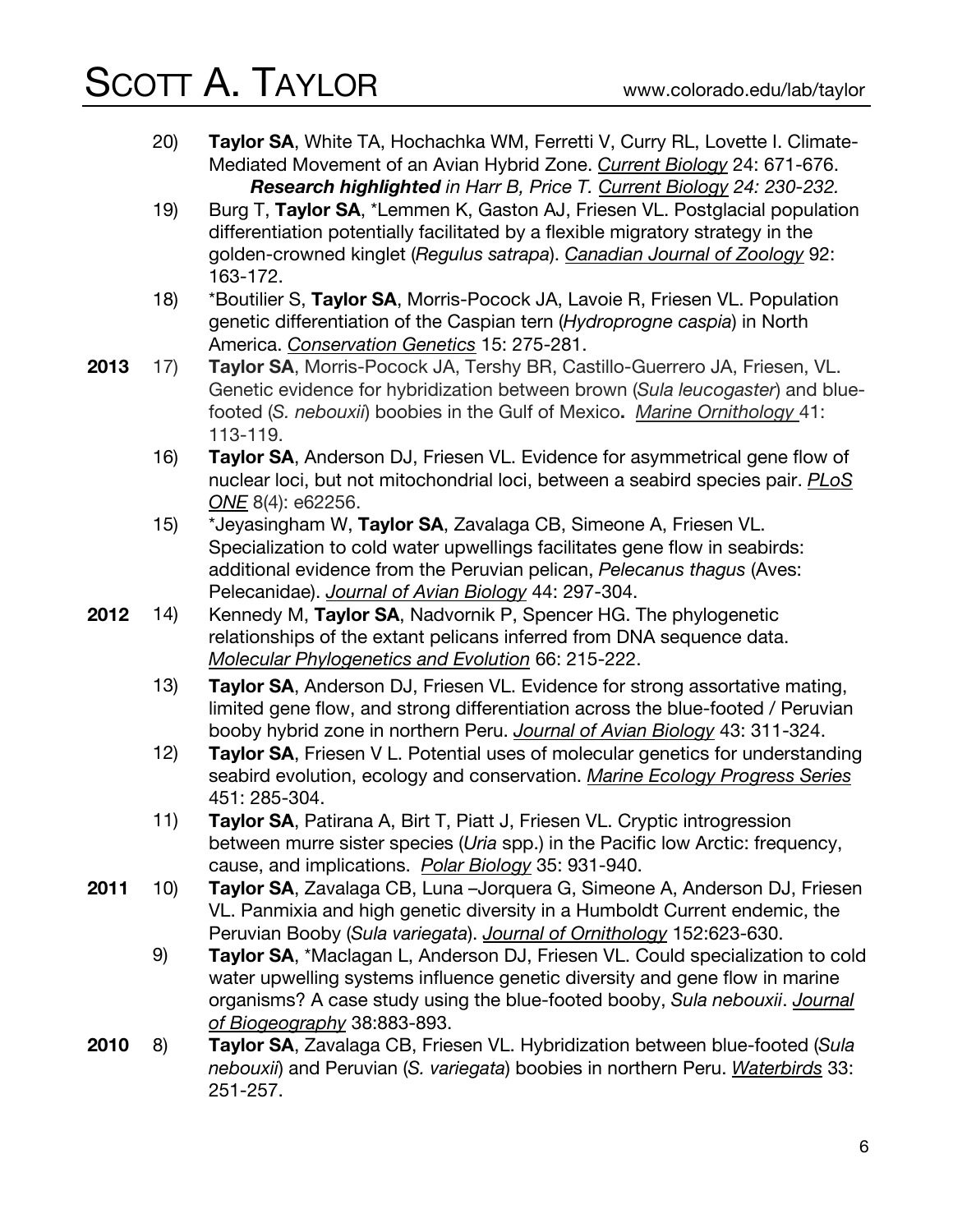- 7) Zavalaga CB, Halls JN, Mori GP, **Taylor SA**, Dell'Omo G. At-sea movement patterns and diving behavior of Peruvian boobies *Sula variegata*: sexual segregation by foraging habitat in a rich marine environment? *Marine Ornithological Progress Series* 404: 259-274.
- 6) Morris-Pocock JA, **Taylor SA**, Birt T, Friesen VL. Concerted evolution of duplicated mitochondrial control regions in three related seabird species. *BMC Evolutionary Biology* 10:14.
- 5) Morris-Pocock J A, **Taylor SA**, Sun Z, Friesen VL. Isolation and characterization of 15 microsatellite loci for red-footed (*Sula sula*), blue-footed (*S. nebouxii*) and Peruvian (*S. variegata*) boobies. *Molecular Ecology Resources* 10: 404-408.
- 4) **Taylor SA**, Morris-Pocock JA, Sun Z, Friesen VL. Isolation and characterization of 10 microsatellite loci in blue-footed (*Sula nebouxii*) and Peruvian boobies (*Sula variegata*). *Journal of Ornithology* 151: 525-528.
- **2009** 3) Zavalaga CB, **Taylor SA**, Dell'Omo G, Anderson DJ, Friesen VL. Male/female classification of the Peruvian booby. *Wilson Journal of Ornithology* 121: 739- 744.
	- 2) Lougheed SC, **Taylor SA**. Species account: American bullfrog, *Lithobates catesbeianus*. *Opinicon Natural History Notes*.
- **2008**  $1)$ Morris-Pocock JA, <sup>-</sup>Taylor SA, Birt TP, Damus M, Piatt JF, Warheit KI, Friesen VL. Population genetic structure in Atlantic and Pacific Ocean common murre (*Uria aalge*) populations: natural replicate tests of post-Pleistocene evolution. *Molecular Ecology* 17:4859-4873.

## **PUBLICATIONS IN REVIEW or REVISION**

- 1) \*\*Grabenstein KC, Otter KA, Burg TM, **Taylor SA**. Closely related chickadees have reduced body condition when they occur in sympatry. in review - *Diversity and Distributions*
- 2) Larson EL, **Taylor SA**. Geography of Speciation. *in review - Oxford Bibliographies.*

### **PERSPECTIVES, COMMENTARIES, and BOOK REVIEWS**

- **2019** 5) \*\*Turbek SP, + Semenov GA. **Taylor SA**, Book Review: Evolutionary Genetics: Concepts, analysis, and practice. *Molecular Ecology* 28: 4533-4534
- **2018** 4) Smith CCS, <sup>=</sup>Scordato ES, <sup>=</sup>Taylor SA, \*\*<sup>=</sup>Tittes S, <sup>=</sup>Vergara D. Book Review: Molecular Population Genetics. Matthew Hahn. *Molecular Ecology* 27: 4976- 4977
	- 3) \*\*Hagerty S, Barger N, \*\*Carter J, **Taylor SA**, Gruber J. Lab Agreements Improve Mentoring. *Nature* 563: 325.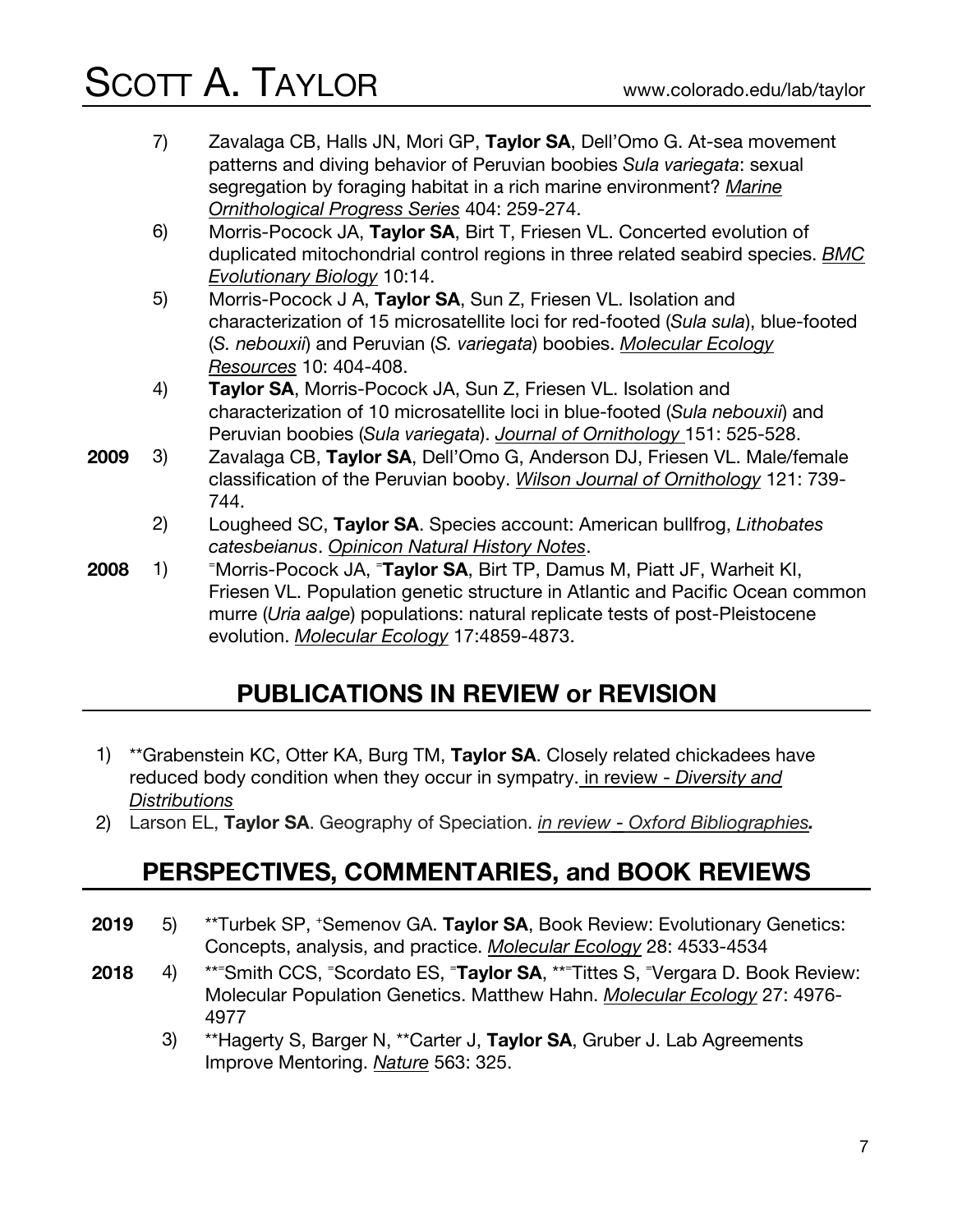- 2) \*Feldmann K, \*\*Funk E, \*\*Grabenstein K, \*Jackson D, \*\*Theodosopolous AN, + Wagner DN, **Taylor SA**. Book Review: The Ascent of Birds. *The Journal of Field Ornithology* 90: 101-102.
- **2016** 1) **Taylor SA**, Campagna L. Avian supergenes: Genetic data reveal how two complex bird mating systems evolved. *Science* 351: 446-447.

### **NON-REFEREED REPORTS**

1) Anderson DJ, **Taylor SA**, Zavalaga CB, Friesen VL. 2009. National Geographic Final Report: Diversification without obvious geographical barriers to gene flow in blue-footed and Peruvian boobies (#8331-07).

### **GRANTS**

**EXTERNAL** (Total: \$5,931,007; CU Boulder: \$3,010,582)

| 2021 | NSF - Division of Graduate Education (Co-PI)<br>FIRED UP: An immersive early field experience program to build community,<br>support inclusivity, and foster large-scale research ideas |             |
|------|-----------------------------------------------------------------------------------------------------------------------------------------------------------------------------------------|-------------|
|      | Collaborators: Valerie McKenzie (PI), Nancy Emery, Lisa Corwin, Julian<br>Resasco                                                                                                       | \$499,997   |
|      | NSF IMAGINE-FG - Collaborative Research (Co-PI)                                                                                                                                         |             |
|      | Linking the genetic basis of spatial cognition to natural selection in a food-<br>caching bird (Amount awarded to Taylor Lab \$1,525,713)                                               | \$2,684,931 |
|      | <b>Collaborator: Valdimir Pravosudov</b>                                                                                                                                                |             |
|      | NSF Intern Supplement (PI)                                                                                                                                                              |             |
|      | Amendment to: Local adaptation, hybrid breakdown, and species barriers in<br>North American chickadees; To support - Sheela Turbek                                                      | \$35,742    |
| 2020 | NSF Intern Supplement (PI)                                                                                                                                                              |             |
|      | Amendment to: Cognitive deficiency as a source of reproductive isolation<br>between hybridizing species; To support - Kathryn Grabenstein                                               | \$50,220    |
| 2019 | NSF Rules of Life - Collaborative Research (PI)<br>Local adaptation, hybrid breakdown, and species barriers in North American                                                           | \$1,751,689 |
|      | chickadees (Amount awarded to Taylor Lab \$580,450)                                                                                                                                     |             |
|      | <b>Collaborators:</b> Amber Rice, Zac Cheviron, Matt Carling                                                                                                                            |             |
| 2018 | NSF IOS - Collaborative Research (Co-PI)                                                                                                                                                |             |
|      | Cognitive deficiency as a source of reproductive isolation between                                                                                                                      | \$943,359   |
|      | hybridizing species (Amount awarded to Taylor Lab: \$318,460)<br><b>Collaborators: Amber Rice, Tim Roth</b>                                                                             |             |
|      | <b>INTERNAL</b> (Total: \$282,978)                                                                                                                                                      |             |
| 2019 | University of Colorado Boulder Faculty Conference Award                                                                                                                                 | \$3000      |
|      | Visualizing Genomic Data Workshop for Graduate Students<br>Collaborators: Erica Larson, Nolan Kane                                                                                      |             |
| 2018 | University of Colorado Boulder RIO SEED Grant (PI)                                                                                                                                      | \$49,578    |
|      |                                                                                                                                                                                         |             |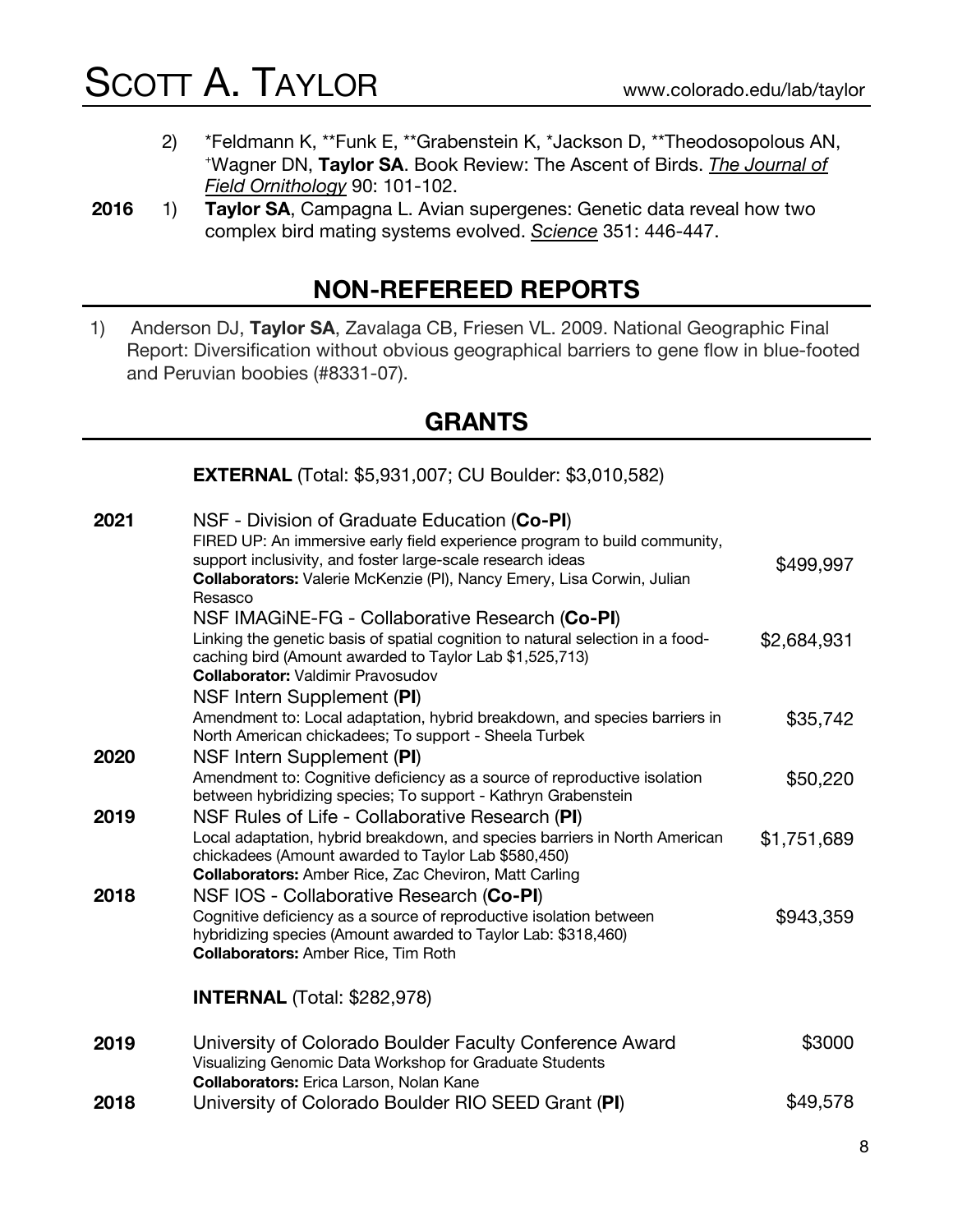|          | Big data for a big problem: Understanding how urbanization alters<br>contemporary evolution using high-throughput sequencing and high-<br>resolution animal tracking |           |
|----------|----------------------------------------------------------------------------------------------------------------------------------------------------------------------|-----------|
|          | Collaborators: Marina Kassianidou, Kathryn Grabenstein                                                                                                               |           |
| 2017     | University of Colorado Boulder College of Arts and Science                                                                                                           | \$113,000 |
|          | Infrastructure Grant (Co-PI)                                                                                                                                         |           |
|          | Improving undergraduate study spaces in the Ramaley Building<br><b>Collaborators:</b> Stacey Smith, Deane Bowers                                                     |           |
|          | University of Colorado Boulder Small Experiment Grant (Co-PI)                                                                                                        | \$95,000  |
|          | Shared lab spaces pilot project                                                                                                                                      |           |
|          | Collaborators: Kathy Aguliar, Stacey Smith, Deane Bowers, Chris Lowry,<br>Corrie Detweiler, Pei-San Tsai                                                             |           |
|          | University of Colorado IMPART Grant (Co-PI)                                                                                                                          | \$3000    |
|          | Undergrad General Biology TA Diversity and Inclusions Training                                                                                                       |           |
|          | Collaborators: Kendi Davies, Julian Resasco, Mallory Choudoir                                                                                                        |           |
| 2015, 16 | Travel Grant – American Ornithologists Union                                                                                                                         | \$1100    |
| 2010, 14 | Travel Grant - Society for the Study of Evolution                                                                                                                    | \$1000    |
| 2010     | Travel Grant - World Seabird Conference                                                                                                                              |           |
|          | Travel Grant – Society for Conservation Biology                                                                                                                      | \$700     |
|          | Lerner-Gray Fund for Marine Research Award                                                                                                                           | \$1500    |
| 2008     | National Geographic Society (author - co-awarded)                                                                                                                    | \$13,400  |
| 2007     | Travel Award – The Waterbird Society                                                                                                                                 | \$1075    |
|          | Travel Award - Pacific Seabird Group                                                                                                                                 | \$325     |
|          | Graduate Student Conference Award                                                                                                                                    | \$300     |
|          |                                                                                                                                                                      |           |
|          | <b>AWARDED TO STUDENTS and POSTDOCS (Total: \$92,108)</b>                                                                                                            |           |
| 2021     | Denver Field Ornithologists (Mia Larrieu)                                                                                                                            | \$2000    |
|          | EBIO Graduate Student Research Grant (Mia Larrieu)                                                                                                                   | \$2500    |
|          | Colorado Field Ornithologists (Will Anderson)                                                                                                                        | \$400     |
|          | Denver Field Ornithologists (Will Anderson)                                                                                                                          | \$1000    |
|          | Biological Sciences Initiative Research Grant (Will Anderson)                                                                                                        | \$2500    |
|          | <b>Biological Sciences Initiative Continuation Grant (Will Anderson)</b>                                                                                             | \$2500    |
|          | American Ornithological Society Research Grant                                                                                                                       | \$1800    |
|          | (Angela Theodosopoulos)                                                                                                                                              |           |
|          | Western Field Ornithologists Research Grant                                                                                                                          | \$750     |
|          | (Angela Theodosopoulos)                                                                                                                                              |           |
|          | Colorado Field Ornithologists Research Grant                                                                                                                         | \$1500    |
|          | (Angela Theodosopoulos)                                                                                                                                              |           |
|          | <b>EBIO Graduate Student Research Grant</b>                                                                                                                          | \$633     |
|          | (Angela Theodosopoulos)                                                                                                                                              |           |
| 2020     | Colorado Field Ornithologists (Mia Larrieu)                                                                                                                          | \$400     |
|          | Sara Eder Research Award (Erik Funk)                                                                                                                                 | \$2500    |
|          | Denver Field Ornithologists (Cori Carver)                                                                                                                            | \$1350    |
|          | Colorado Field Ornithologists (Cori Carver)                                                                                                                          | \$1500    |
|          | Alexander and Verderber Undergraduate Research Grant                                                                                                                 | \$1500    |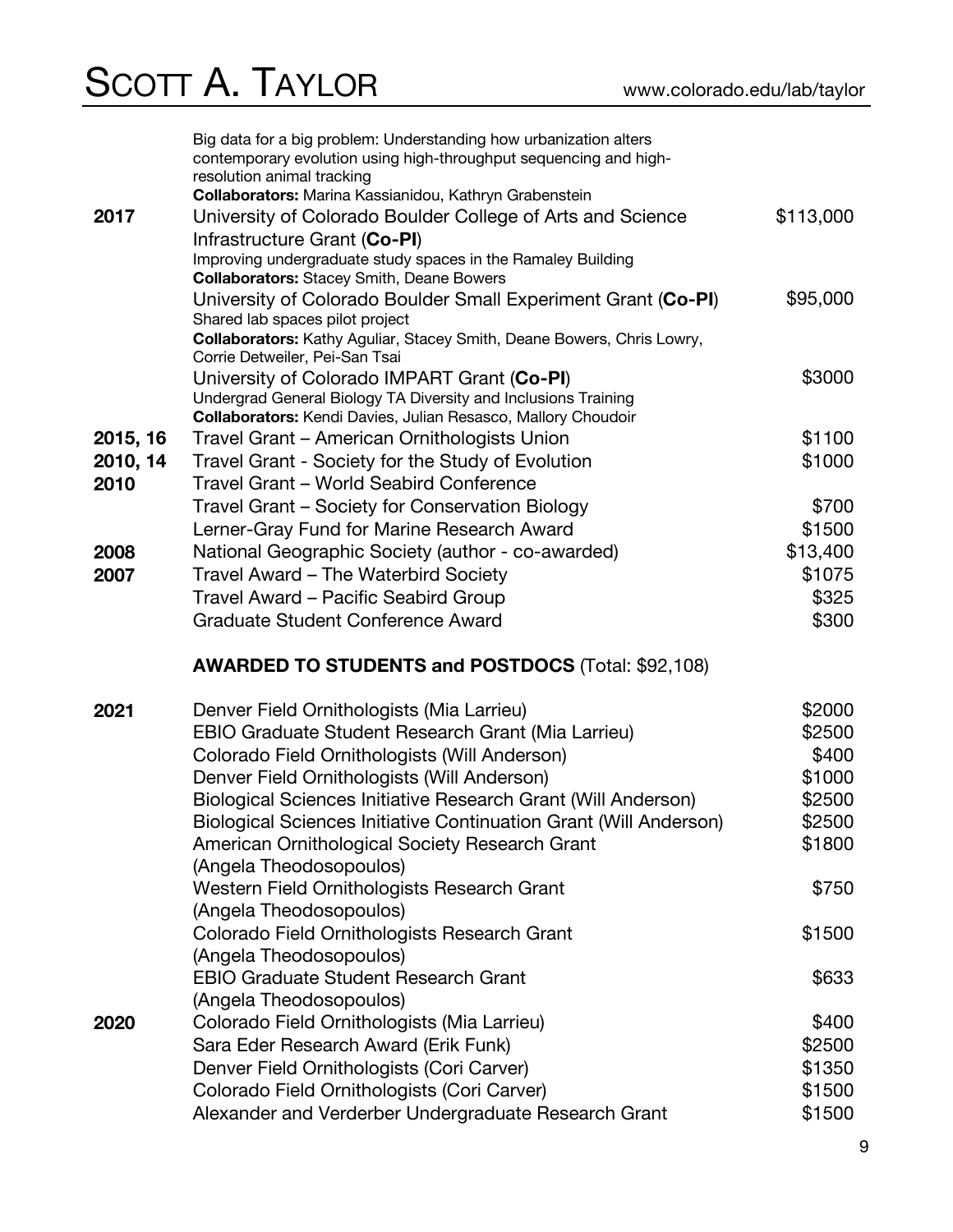|      | (Cori Carver)                                                       |                  |
|------|---------------------------------------------------------------------|------------------|
|      | Beverly Sears Research Grant (Erik Funk)                            | \$1000           |
|      | <b>Biological Sciences Initiative (Shay Ding)</b>                   | \$2500           |
|      | Beverly Sears Research Grant (Angela Theodosopoulos)                | \$1000           |
|      | <b>EBIO Graduate Student Research Grant</b>                         | \$2000           |
|      | (Angela Theodosopoulos)                                             |                  |
|      | Paddon/Gelhorn Grant, Indian Peaks Wilderness Alliance              | \$2,000          |
|      | (Kathryn Grabenstein)                                               |                  |
|      | Student Research Grant, Department Ecology & Evolutionary           | \$1,700          |
|      | Biology, CU Boulder (Kathryn Grabenstein)                           |                  |
|      | Cynthia H. Schultz Graduate Student Grant (Kathryn                  | \$2,000          |
|      | Grabenstein)                                                        |                  |
|      | Denver Field Ornithologists (Erik Funk)                             | \$2000           |
| 2019 | Biological Sciences Initiative (Katherine Feldmann)                 | \$2500           |
|      | American Ornithological Society Donald Bleitz Award (Erik Funk)     | \$2500           |
|      | Undergraduate Research Opportunities Program Individual Grant (Cori | \$3000           |
|      | Carver)                                                             |                  |
|      | Microgrant Outreach Award, (Kathryn Grabenstein)                    | \$1,000          |
|      | Undergraduate Research Opportunities Program Team Grant,            | \$3,000          |
|      | (Kathryn Grabenstein)                                               |                  |
|      | Francis M. Peacock Scholarship, Garden Club of America              | \$4,500          |
|      | (Kathryn Grabenstein)                                               |                  |
|      | Project Grant, Colorado Field Ornithologist Society                 | \$1,075          |
|      | (Kathryn Grabenstein)                                               |                  |
|      | Education & Conservation Grant, Denver Field Ornithologists         | \$1,000          |
|      | (Kathryn Grabenstein)                                               |                  |
|      | Undergraduate Research Opportunities Program                        | \$3000           |
|      | (Katherine Feldmann)                                                |                  |
|      | Undergraduate Research Opportunities Program                        | \$1500           |
|      | (Shay Ding)                                                         |                  |
| 2018 | Undergraduate Research Opportunities Program                        | \$3000           |
|      | (Katherine Feldmann)                                                |                  |
|      | Marion and Gordon Alexander Memorial Fellowship Award               | \$1500           |
|      | (Katherine Feldmann)                                                |                  |
|      | Society of Systematic Biologists Research Award (Erik Funk)         | \$2000           |
|      | Society of Systematic Biologists Research Award (Angela             | \$2000           |
|      | Theodosopoulos)<br><b>EBIO Graduate Student Research Grant</b>      |                  |
|      |                                                                     | \$2500           |
|      | (Angela Theodosopoulos)                                             | \$1000           |
|      | Beverly Sears Research Grant (Angela Theodosopoulos)                |                  |
|      | Alex Singer Memorial Fund (Erik Funk)                               | \$2500<br>\$1000 |
|      | University of Colorado Museum of Natural History (Erik Funk)        |                  |
|      | Hesse Award, American Ornithological Society                        | \$2,300          |
|      | (Kathryn Grabenstein)                                               |                  |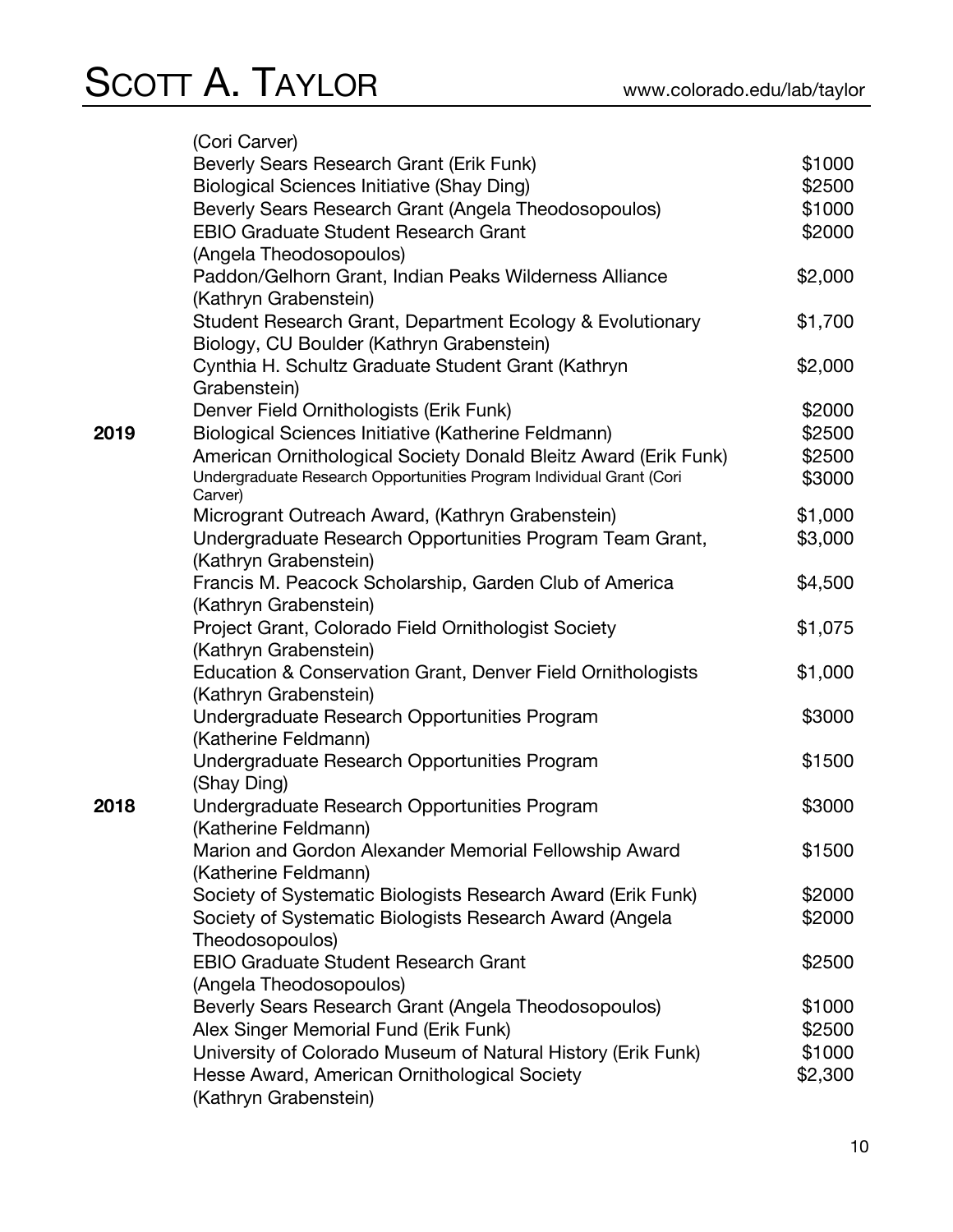| Student Research Grant, Department Ecology & Evolutionary                                  | \$2,300                                                                                                                                      |
|--------------------------------------------------------------------------------------------|----------------------------------------------------------------------------------------------------------------------------------------------|
| Frank Chapman Memorial Award, American Museum of Natural                                   | \$2,000                                                                                                                                      |
| Beverly Sears Research Grant (Kathryn Grabenstein)                                         | \$1,000                                                                                                                                      |
| Museum Grant, University of Colorado Museum of Natural                                     | \$1,000                                                                                                                                      |
| Rosemary Grant Award, Society for the Study of Evolution<br>(Kathryn Grabenstein)          | \$2,500                                                                                                                                      |
| Research Grant Award, Boulder County Naturalist Association<br>(Kathryn Grabenstein)       | \$2,100                                                                                                                                      |
| Student Research Grant, Department Ecology & Evolutionary                                  | \$2,000                                                                                                                                      |
| Graduate Student Research Grant, Society of Systematic<br>Biologists (Kathryn Grabenstein) | \$1,300                                                                                                                                      |
|                                                                                            | Biology, CU Boulder (Kathryn Grabenstein)<br>History (Kathryn Grabenstein)<br>History (Kathryn Grabenstein)<br>Biology (Kathryn Grabenstein) |

## **INVITED RESEARCH SEMINARS**

| University of Michigan                                                               | 2021 |
|--------------------------------------------------------------------------------------|------|
| <b>Iowa State University</b>                                                         | 2021 |
| University of Toronto                                                                | 2021 |
| Max Planck Institute for Ornithology                                                 | 2021 |
| California Academy of Sciences                                                       | 2021 |
| University of Toledo - Department of Environmental Science                           | 2021 |
| Department of Biology - Colorado State University                                    | 2020 |
| University of California Berkeley - Speciation and Introgression Discussion Group    | 2020 |
| California Academy of Sciences - Genomics Social Hour                                | 2020 |
| Plenary Address - Ontario Ecology, Ethology and Evolution Colloquium                 | 2020 |
| Department of Biology - East Carolina University                                     | 2019 |
| Department of Biology – University of Colorado Denver                                | 2019 |
| Museum Seminar Series - Graduate Student Invited Speaker, Louisiana State University | 2018 |
| Keynote Address, Colorado Field Ornithologists Annual Convention                     | 2018 |
| Young Investigator Symposium Plenary, American Ornithological Society                | 2018 |
| Center for Ecological and Evolutionary Synthesis, University of Oslo                 | 2018 |
| School of Biology Seminar Series, University of Northern Colorado                    | 2018 |
| Department of Ecology and Evolution Seminar Series, University of Chicago            | 2018 |
| Department of Biology Seminar Series, Middlebury College                             | 2018 |
| Department of Biology Seminar Series, University of Nevada, Reno                     | 2017 |
| Department of Zoology and Physiology Seminar Series, University of Wyoming           | 2017 |
| Gordon Research Conference: Speciation, Lucca, Italy                                 | 2017 |
| Department of Biology Seminar Series, University of California, Riverside            | 2016 |
| EvoDay Seminar, Cornell University                                                   | 2016 |
| Department of Biology Seminar Series, University of California, Berkeley             | 2016 |
| Department of Biology Seminar Series, University of California, Davis                | 2016 |
|                                                                                      |      |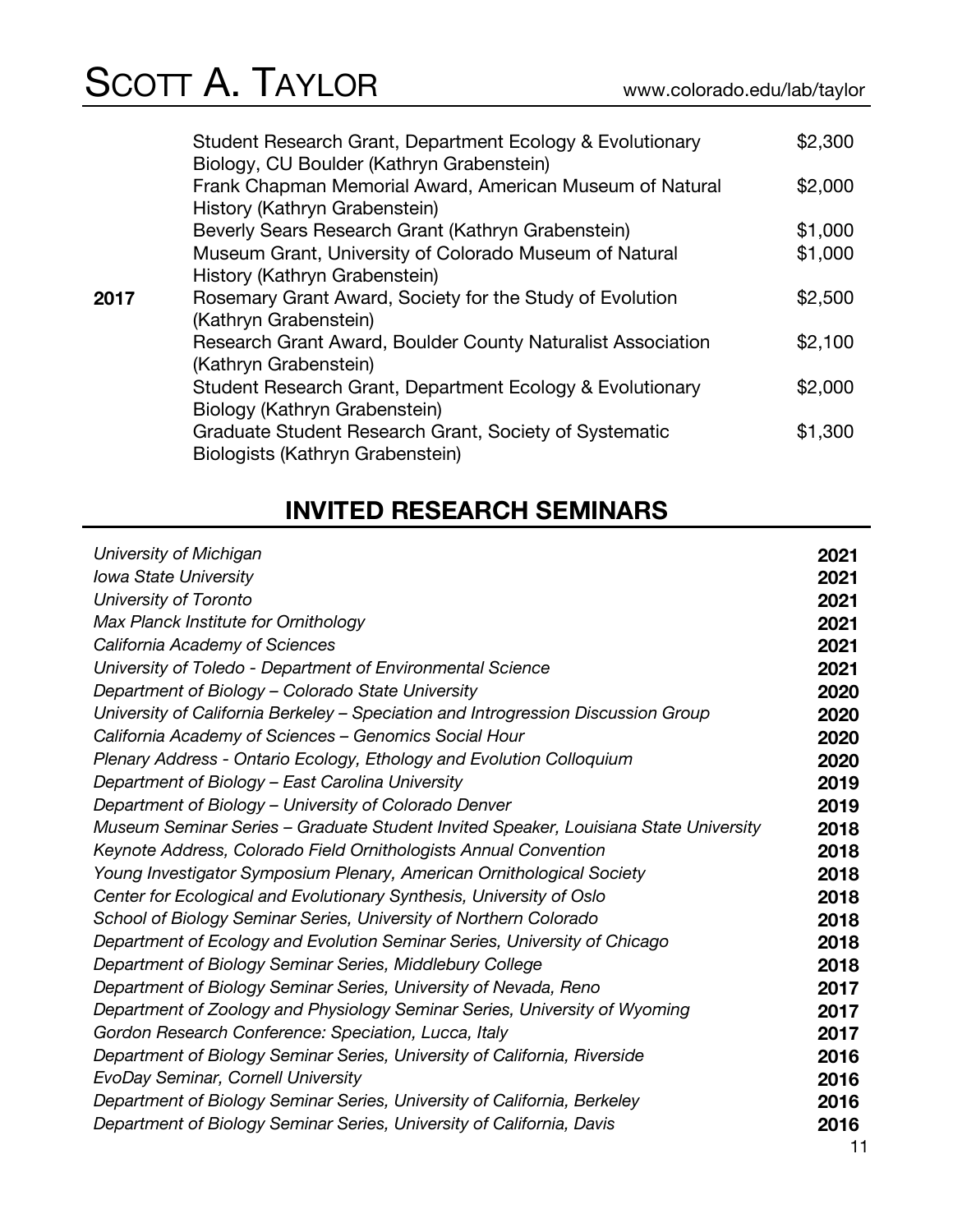| Speciation in Birds, North American Ornithological Congress                       | 2016 |
|-----------------------------------------------------------------------------------|------|
| Institute for Biodiversity Genomics, Smithsonian Institute                        | 2015 |
| Cornell Lab of Ornithology Seminar Series, Cornell Lab of Ornithology             | 2015 |
| Symposium "Species responses to climate change", Ecological Society of America    | 2015 |
| Department of Biology Seminar Series, Ithaca College                              | 2015 |
| Department of Ecology and Evolutionary Biology, University of Colorado, Boulder   | 2015 |
| Department of Biology Seminar Series, University of North Carolina, Asheville     | 2015 |
| Cornell Lab of Ornithology Seminar Series, Cornell Lab of Ornithology             | 2014 |
| Departmental Seminar Series, Queen's University                                   | 2014 |
| Bernardino Rivadavia Seminar Series, Museo Argentino de Ciencias Naturales        | 2013 |
| Ecology and Evolutionary Biology Seminar Series, University of Rochester          | 2013 |
| Cornell Lab of Ornithology Seminar Series, Cornell Lab of Ornithology             | 2013 |
| EvoGroup Seminar Series, Cornell University                                       | 2013 |
| EvoGroup Seminar Series, Cornell University                                       | 2012 |
| Department of Ecology and Evolutionary Biology Seminar Series, Cornell University | 2011 |
| Cornell Lab of Ornithology Seminar Series, Cornell Lab of Ornithology             | 2011 |
| Ecology and Evolutionary Biology Seminar Series, Queen's University               | 2010 |
| Queen's University Biological Station Seminar Series, Queen's University          | 2010 |
| Behaviour, Ecology, and Evolution Research Seminar Series, Queen's University     | 2009 |
| Behaviour, Ecology, and Evolution Research Seminar Series, Queen's University     | 2008 |

## **CONTRIBUTED PRESENTATIONS AT PROFESSIONAL MEETINGS**

| American Society of Naturalists, Society for the Study of Evolution                                   | 2021 |
|-------------------------------------------------------------------------------------------------------|------|
| American Society of Naturalists; North American Ornithological Congress                               | 2020 |
|                                                                                                       |      |
| Waterbird Society, Gordon Research Conference: Speciation, Society for the Study of                   | 2019 |
| Evolution, American Ornithological Society                                                            |      |
| American Ornithological Society, Guild of Rocky Mountain Ecologists and Evolutionary                  | 2018 |
| <b>Biologists</b>                                                                                     |      |
| Gordon Research Conference: Speciation                                                                | 2017 |
| American Society of Naturalists, North American Ornithological Congress                               | 2016 |
| Gordon Research Conference: Speciation, Society for the Study of Evolution, American                  | 2015 |
| Ornithologists Union, Ecological Society of America, Cornell Graduate Student Symposium               |      |
| American Ornithologists Union, Society for the Study of Evolution, Canadian Society for               | 2014 |
| Ecology and Evolution, American Society of Naturalists                                                |      |
| American Genetic Association Annual Symposium, Society for the Study of Evolution                     | 2013 |
| North American Ornithological Congress, First Joint Congress on Evolutionary Biology*,                | 2012 |
| <b>Cornell University Speciation Symposium</b>                                                        |      |
| Society for the Study of Evolution                                                                    | 2011 |
| 1 <sup>st</sup> World Seabird Conference, Society for Conservation Biology, Society for the Study of  | 2010 |
| Evolution, Canadian Society for Ecology and Evolution                                                 |      |
| American Ornithologists Union, Ontario Ecology and Ethology Colloquium                                | 2009 |
| Society for the Study of Evolution, Ontario Ecology and Ethology Colloquium                           | 2008 |
| 31 <sup>st</sup> Annual Waterbird Society*, Society of Canadian Ornithologists, Pacific Seabird Group | 2007 |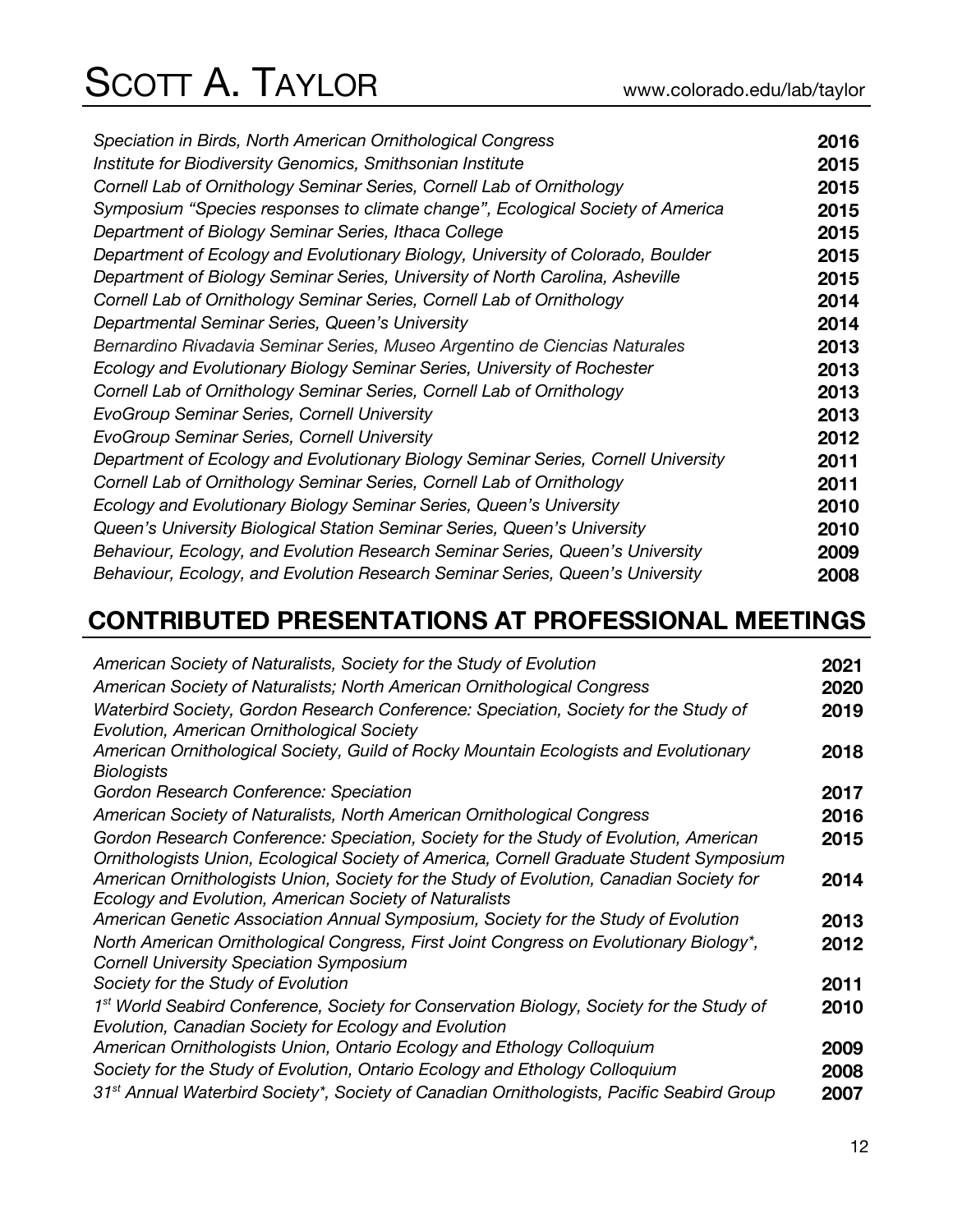### **SYMPOSIA**

| <b>North American Ornithological Congress - Symposium - Avian Radiations in</b> | 2020 |
|---------------------------------------------------------------------------------|------|
| the 21st Century - Co-Organizer                                                 |      |
| Symposium on "Underlying Mechanisms of Avian Hybridization",                    | 2018 |
| American Ornithological Society meeting, Tucson AZ - Co-Organizer               |      |
| Symposium on "Early Career Professionals", American Ornithological              | 2018 |
| Society meeting, Tucson AZ - Co-Organizer                                       |      |
| Symposium on "Early Career Professionals", American Ornithological              | 2017 |
| Society meeting, East Lansing, MI - Co-Organizer                                |      |
| Symposium on "Genomic approaches to understanding avian                         | 2014 |
| speciation", American Ornithologists Union, Estes Park, CO - Co-Organizer       |      |

### **TEACHING & MENTORSHIP**

**Graduate Mentees (6 total):** Mia Larrieu PhD (2020-present); Sheela Turbek, PhD (2019- 2021); Katherine Feldmann MA (2019-2021); Erik Funk, PhD (2017-present); Angela Hansen, PhD (2017-present); Kathryn Grabenstein, PhD (2016-present)

**Postdoctoral Mentees (5 total):** Maria Stager (2021-present); Tyler Chafin (2021-present); Georgy Semenov (2019-present); Dominique Wagner (2018-2020); Amanda Hund (2017- 2018)

**Undergraduate and Postgraduate Mentees (10 total;**  $H =$  **Honors Thesis student):**  $H$ Shay Ding, Cu Boulder (2018 - 2021); Vanessa Arnold, CU Boulder (2019-present); <sup>H</sup>Cori Carver, CU Boulder (2019 - present); <sup>H</sup>Will Anderson, CU Boulder (2020 - present); <sup>H</sup>Johanna Beam, CU Boulder (2018 - 2020) <sup>H</sup>Katherine Feldman, CU Boulder (2017 – 2020); Harriett Leeson (2020-2021); Rachael Merkt (2019); Torrey Davis (2018); HScott Boutilier (2010-2011); HKimberley Lemmen (2009-2010); HWilliam Jeyasingham (2008-2009); HLaura Maclagan (2007-2008)

**Graduate Committees (14 total; 2016-present):** Maizy Brasher, Chris Smith, David Zonana, Paul Dougherty, Sean Streich, Amy Benefield, Will Reed, Kelly Carscadden, Peter Innes, Daniel Jackson, Travis Mize, Sheela Turbek, Molly McDermott, Emily Curcio,

**COURSES TAUGHT** (Instructor unless otherwise indicated)

| <b>Course</b><br>Ornithology                                                      | <b>Institution</b><br><b>CU Boulder</b> | Year<br>2021, 2020, 2018  |
|-----------------------------------------------------------------------------------|-----------------------------------------|---------------------------|
| 4 credit hours; lecture/lab; undergrad/grad 32 - 41<br>students                   |                                         |                           |
| <b>Population Genetics</b><br>4 credit hours; lecture/lab; undergrad/grad 15 - 27 | <b>CU Boulder</b>                       | 2021, 2020, 2019,<br>2017 |
| students<br><b>Field Ornithology</b>                                              | <b>CU Boulder</b>                       | 2019<br>$\sim$            |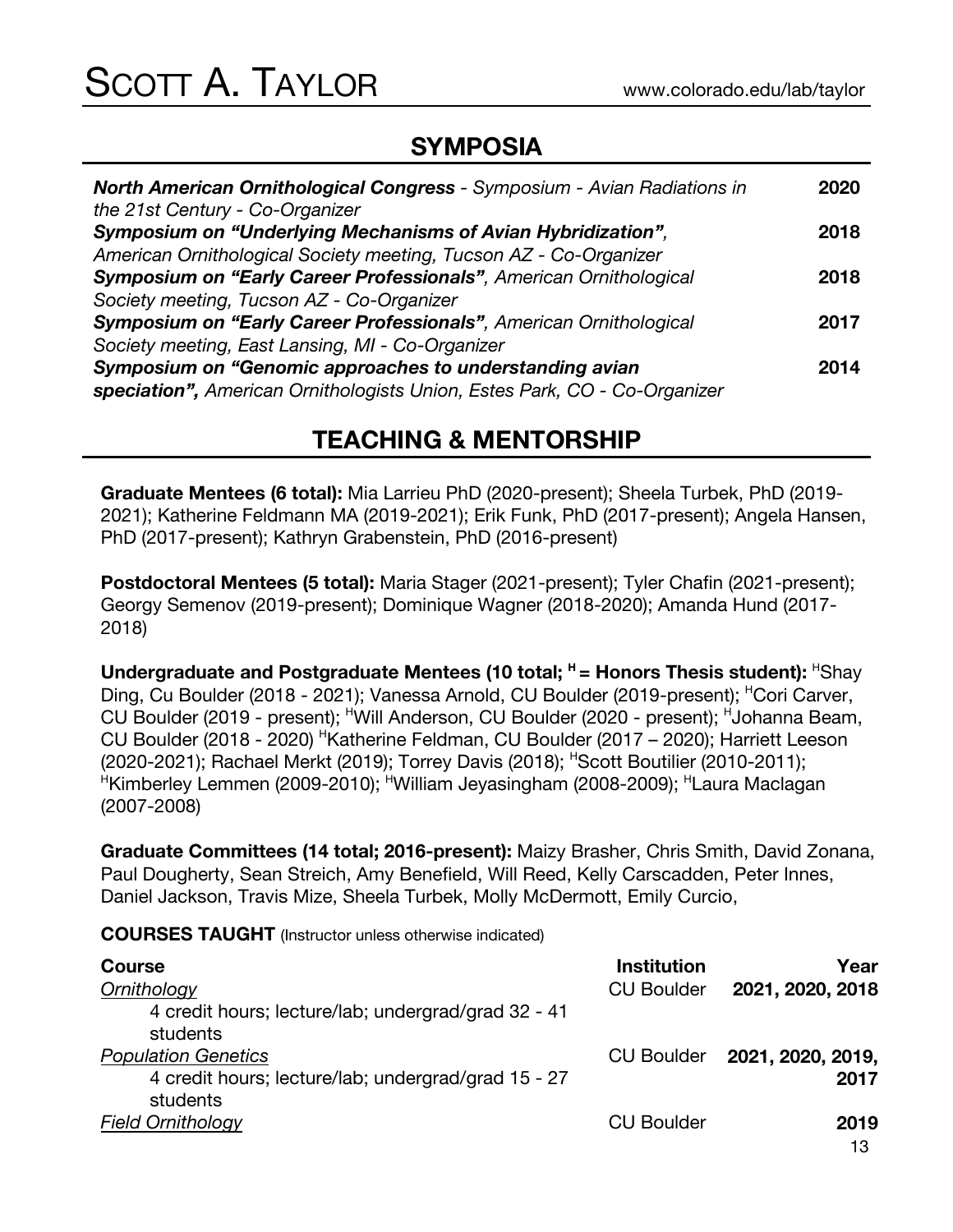| 3 credit hours; lecture/lab; undergrad 15 students    |                   |                  |
|-------------------------------------------------------|-------------------|------------------|
| General Biology                                       | <b>CU Boulder</b> | 2018, 2017, 2016 |
| 4 credit hours; lecture; undergrad; 650 students      |                   |                  |
| Galápagos Global Seminar                              | <b>CU Boulder</b> | 2018, 2017       |
| 3 credit hours; lecture/lab; undergrad; 14 students   |                   |                  |
| <b>Diversity in STEM Seminar</b>                      | <b>CU Boulder</b> | 2017 - 2020      |
| 1 credit hour; lecture; undergrad/grad; 15 - 30       |                   |                  |
| participants                                          |                   |                  |
| Speciation, Hybridization, and Phylogeography Seminar | <b>CU Boulder</b> | 2018             |
| 1 credit hour; lecture; grad; 10 students             |                   |                  |
| <b>Evolutionary Genomics Seminar</b>                  | <b>CU Boulder</b> | 2017             |
| 1 credit hour; lecture; grad; 10 students             |                   |                  |
| Galapagos Field Course                                | Cornell           | 2016             |
| 4 credit hours; lecture/lab; undergrad; 10 students   |                   |                  |
|                                                       |                   |                  |

### **PROFESSIONAL SERVICE**

#### **UNIVERSITY & DEPARTMENTAL**

**Reviewer:** *Undergraduate Research Experience Program, RIO Seed Grant Program* Graduate Committee – University of Colorado Boulder, EBIO Dept. **2020 - Present** Justice, Equity, Diversity, and Inclusion Committee – University of Colorado Boulder, EBIO Dept. **2019 - 2021** Aesthetics Committee – University of Colorado Boulder, EBIO Dept. **2017 - Present** Graduate Committee – University of Colorado Boulder, EBIO Dept. **2018 - 2019, 2020 - 2021** General Biology Committee – University of Colorado Boulder, EBIO Dept. **2016 - 2019** Executive Committee – University of Colorado Boulder, EBIO Dept. **2017 - 2018** Reappointment, tenure, and promotion committee – Queen's University **2008 - 2009** Reappointment, tenure, and promotion committee – Queen's University **2007 - 2008**

Graduate Social Committee Co-chair – Queen's University Biology Graduate Social Committee Co-chair – Queen's University **2006 - 2007**

#### **SOCIETY**

**Reviewer:** *National Science Foundation, (19 journals): Evolution*, *Evolution Letters, Heredity, Proceedings of the Royal Society B, Molecular Ecology, Biological Journal of the Linnean Society, Global Change Biology, The Auk, The Journal of Avian Biology, Marine Ornithology, Waterbirds, The Wilson Journal of Ornithology, PLoS ONE, Frontiers in Zoology, Polar Biology, Ibis, Canadian Field Naturalist, Nature Ecology and Evolution, Molecular Biology and Evolution* Executive Director Search Committee - American Ornithological Society **2021** Bird Names Committee - American Ornithological Committee **2021 - present**

Diversity Committee - Society for the Study of Evolution **2021 - Present**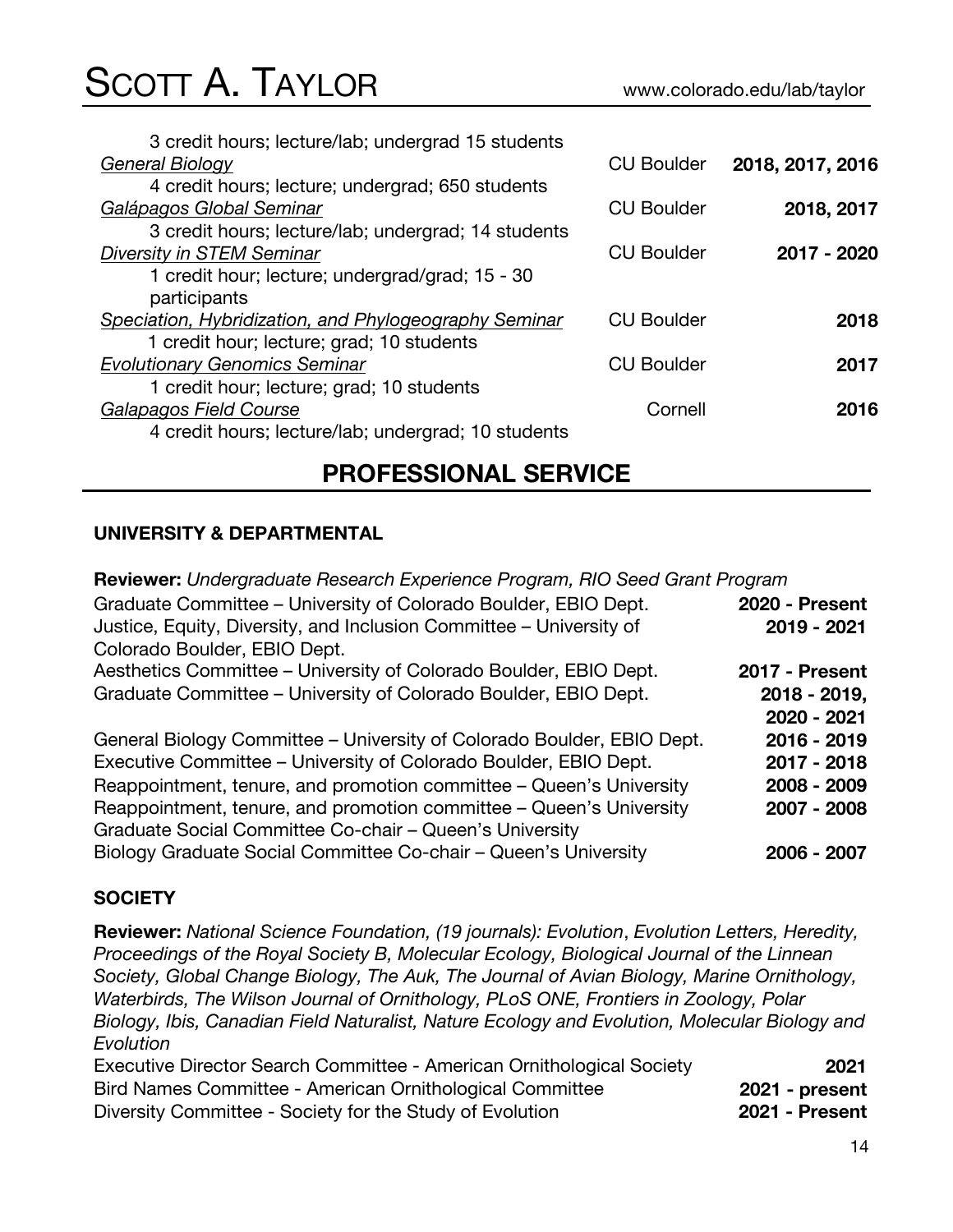| Subject Editor - Avian Conservation and Ecology<br>Associate Editor - The Auk: Ornithological Advances (now Ornithology)<br>Diversity Committee member - American Ornithological Society<br>Early Career Professional Committee - American Ornithological Society<br>Representative – Society for Conservation Biology Global Education<br>Committee | <b>2019 - Present</b><br><b>2019 - Present</b><br>2016 - Present<br>2014 - 2020<br>2009 - 2014 |
|------------------------------------------------------------------------------------------------------------------------------------------------------------------------------------------------------------------------------------------------------------------------------------------------------------------------------------------------------|------------------------------------------------------------------------------------------------|
| Education Chair - Society for Conservation Biology Global Chapters                                                                                                                                                                                                                                                                                   | 2009 - 2014                                                                                    |
| President - Kingston Chapter of the Society for Conservation Biology                                                                                                                                                                                                                                                                                 | 2009 - 2010                                                                                    |
| Local Organizing Committee - Ontario Ecology and Ethology Colloquium                                                                                                                                                                                                                                                                                 | 2009 - 2010                                                                                    |
| Dept of Biology President -Society for Conservation Biology, Kingston                                                                                                                                                                                                                                                                                | 2008 - 2009                                                                                    |
| President – Kingston Chapter of the Society for Conservation Biology                                                                                                                                                                                                                                                                                 | 2007 - 2008                                                                                    |
| Panel Member - All Candidates Debate (Federal Election)                                                                                                                                                                                                                                                                                              | 2007 - 2008                                                                                    |
| Local Organizing Committee Member - Society of Canadian Ornithologists                                                                                                                                                                                                                                                                               | 2006 - 2007                                                                                    |

## **ACADEMIC OUTREACH**

| <b>Ithaca College -</b> Ornithology Research Discussion                            | 2021 |
|------------------------------------------------------------------------------------|------|
| oSTEM CU Boulder - Pathways in STEM seminar and discussion                         | 2020 |
| <b>Ithaca College -</b> Ornithology Research Discussion                            |      |
| North American Ornithological Congress - Symposium - Avian Radiations in           | 2020 |
| the 21st Century                                                                   |      |
| <b>North American Ornithological Congress - storytelling event</b>                 | 2020 |
| <b>North American Ornithological Congress - LGBTQIA+ Social</b>                    | 2020 |
| Story Collider: Outside the Distribution, Society for the Study of Evolution,      | 2019 |
| Providence RI                                                                      |      |
| Biological Sciences Initiative High School Program - Boulder Chickadee             | 2019 |
| Study tour                                                                         |      |
| Workshop on "Making Science More Inclusive: Identity, Mentoring, and a             | 2018 |
| Game of Cards", American Ornithological Society meeting, Tucson AZ                 |      |
| Council training on "Inclusion: everyone has a seat at the table",                 | 2018 |
| American Ornithological Society Meeting, Tucson AZ                                 |      |
| Symposium on "Underlying Mechanisms of Avian Hybridization",                       | 2018 |
| American Ornithological Society meeting, Tucson AZ                                 |      |
| LGBTQIA+ Social, American Ornithological Society meeting, Tucson AZ                | 2018 |
| Symposium on "Early Career Professionals", American Ornithological                 | 2018 |
| Society meeting, Tucson AZ                                                         |      |
| Workshop on "Inclusive Pedagogy for Undergraduate TAs", UC Boulder                 | 2017 |
| <b>LGBTQIA+ Social</b> , American Ornithological Society meeting, East Lansing, MI | 2017 |
| Symposium on "Early Career Professionals", American Ornithological                 | 2017 |
| Society meeting, East Lansing, MI                                                  |      |
| Symposium on "Genomic approaches to understanding avian                            | 2014 |
| speciation", American Ornithologists Union, Estes Park, CO                         |      |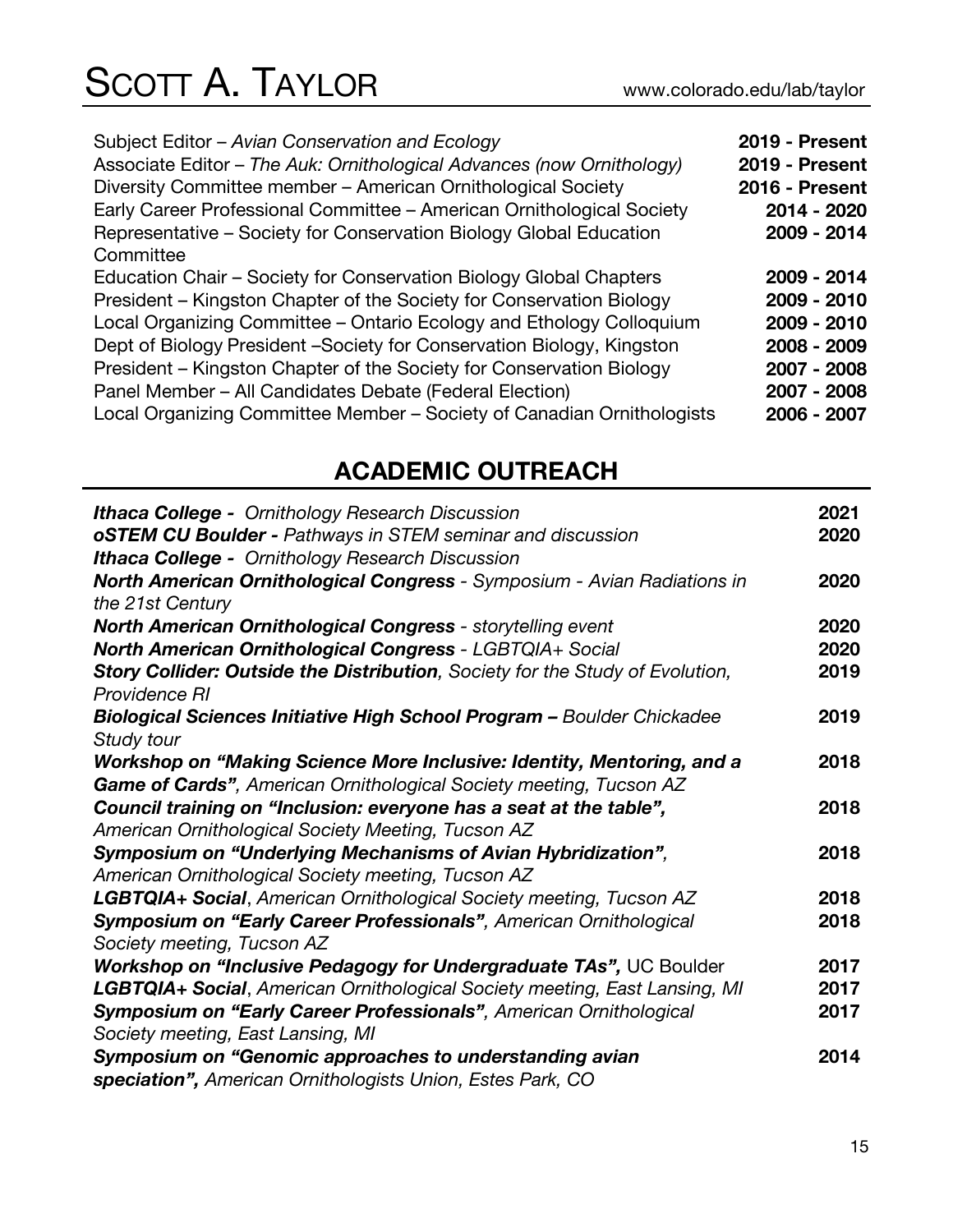## **PUBLIC EVENTS, SEMINARS, & WORKSHOPS**

| Evergreen Audubon - The Boulder Chickadee Study                            | 2021      |
|----------------------------------------------------------------------------|-----------|
| Broomfield Birding Club - The guano islands of Peru                        | 2021      |
| Broomfield Open Space Seminar - Why Birds Matter                           | 2020      |
| Birds of the Rocky Mountains / Boulder Chickadee Study - Wild Bear Camp    | 2019      |
| University of Colorado Boulder Art Museum Talk – Documenting Change        | 2019      |
| Boulder County Audubon - guided hike                                       | 2019      |
| TEDxBoulder: Within and Without (59,241 views as of Aug 27, 2019)          | 2019      |
| Stand up Science with Shane Mauss - Boulder CO                             | 2019      |
| Boulder Public Library Outreach - Boulder Chickadee Study                  | 2019      |
| Interview on Radio 1190 - Boulder Chickadee Study                          | 2019      |
| Biological Sciences Initiative Teacher Workshop - Avian Hybridization      | 2018      |
| Roaring Fork Audubon Seminar Series - Carbondale CO                        | 2018      |
| Aspen Environmental Center Seminar Series, Aspen CO                        | 2018      |
| Cornell Lab of Ornithology Board Meeting Seminar, Ithaca NY                | 2016      |
| Public hike, MacGregor Point Provincial Park                               | 2016      |
| <b>Eaton Birding Society Seminar Series, Eaton NY</b>                      | 2015      |
| Cornell's Adult University Summer Public Lecture, Ithaca NY                | 2015      |
| Cornell Lab of Ornithology Board Meeting Seminar, Ithaca NY                | 2014      |
| <b>Eaton Birding Society Seminar Series, Eaton NY</b>                      | 2014      |
| Kingston Field Naturalists Seminar Series, Kingston NY                     | 2014      |
| Cornell's Adult University Summer Public Lecture, Ithaca NY                | 2014      |
| Mini-course on insects: Cassavant Elementary School, 1 <sup>st</sup> grade | 2012-2014 |
| Nerd Nite Seminar Series, Ithaca NY                                        | 2014      |
| Rondeau Provincial Park Seminar Series, Rondeau ON                         | 2014      |
| Kingston Field Naturalists Seminar Series, Kingston ON                     | 2010      |
| Workshop on "Gardening with native plants", Queen's University             | 2006-2010 |
| Queen's University Biodiversity Day, Queen's University                    | 2010      |
| Faculty of Education Seminar Series, Central Public School, Kingston ON    | 2009      |

### **PUBLIC COURSES**

| <b>Course</b>                                             | <b>Institution</b> | Year             |
|-----------------------------------------------------------|--------------------|------------------|
| Cornell's Adult University (CAU) Faculty - 35 students; 8 | Cornell            | 2016             |
| day Arctic cruise,                                        |                    |                  |
| Cornell's Adult University (CAU) Faculty - 25 students. 8 | Cornell            | 2016             |
| day Hawaiian land tour,                                   |                    |                  |
| Cornell's Adult University (CAU) Faculty - 17 students; 2 | Cornell            | 2015, 2014, 2013 |
| week field course                                         |                    |                  |
| Cornell's Adult University (CAU) Faculty - 21 students, 9 | Cornell            | 2014             |
| day Antarctic cruise                                      |                    |                  |